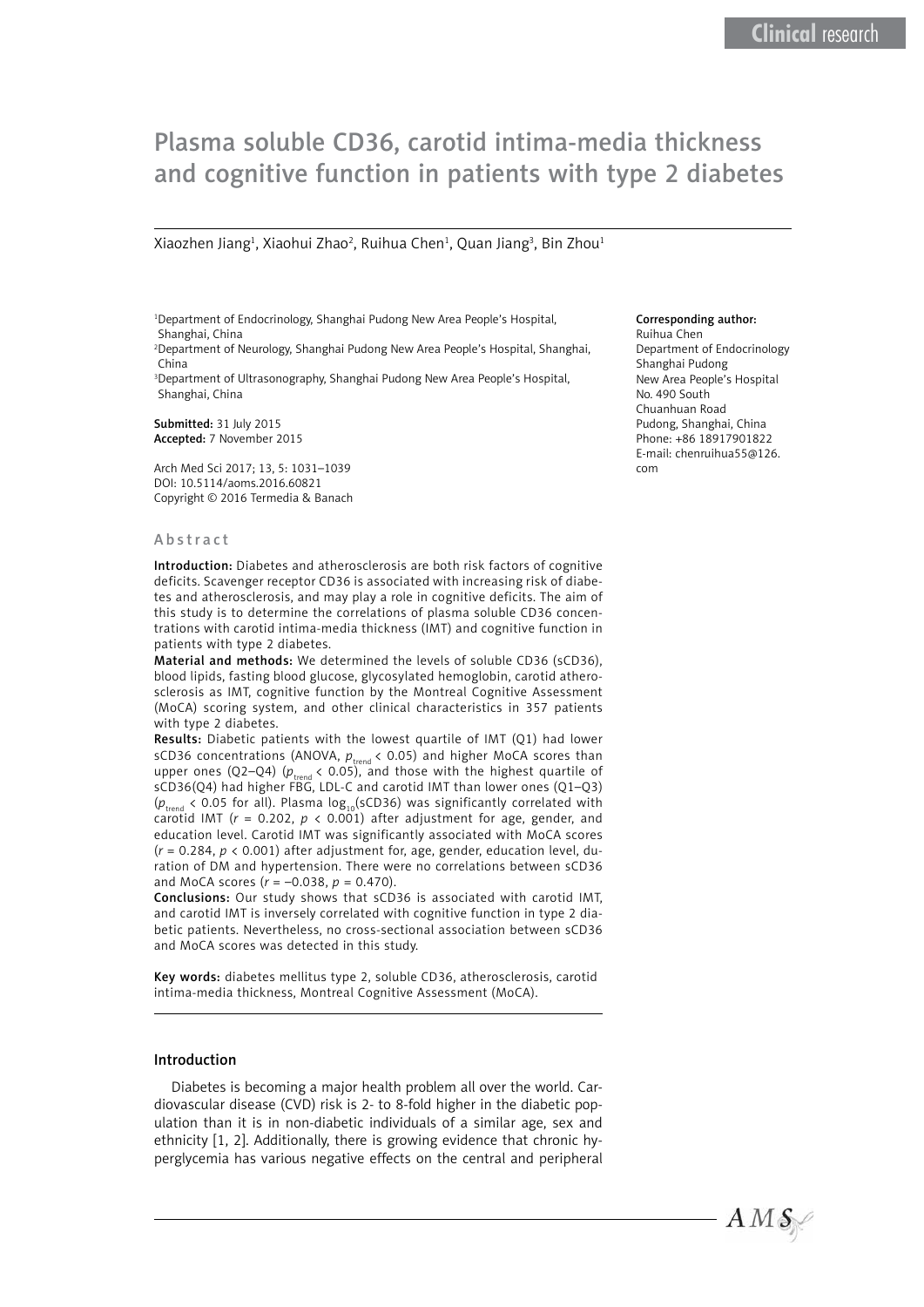nervous system [3, 4]. Several studies have indicated that diabetes can be a risk factor for the development of mild cognitive impairment (MCI) and dementia [5–7]. Epidemiological and basic science evidence suggest a possible shared pathophysiology between type 2 diabetes mellitus (T2DM) and Alzheimer's disease (AD) [8]. A diagnosis of diabetes increased the odds of cognitive decline 1.2- to 1.7-fold, and the odds of future dementia 1.6-fold [9]. Thus, cognitive dysfunction has been suggested to be one of the chronic complications of diabetes by many investigators.

Besides diabetes, atherosclerosis is also a risk factor of cognitive deficits. Links between atherosclerosis and cognitive impairment in people with [10] and without diabetes [11] are increasingly recognized. Many vascular risk factors, including increasing carotid intima-media thickness (carotid IMT) [12], low ankle brachial index (ABI) [13], hypercholesterolemia [14] and hypertension [15], have been implicated in the development of cognitive decline and dementia.

Scavenger receptor CD36 is a transmembrane glycoprotein expressed in a variety of tissues which has been shown to be involved in angiogenesis, inflammation, lipid metabolism, and atherosclerosis [16–18]. Recently, Park *et al.* [19] suggested that CD36 may promote vascular amyloid deposition and cerebrovascular damage, leading to neurovascular dysfunction and cognitive impairment. Soluble CD36 (sCD36) in plasma was proposed to reflect tissue CD36 expression and may thus be a potential marker associated with atherosclerosis [20]. A growing body of evidence suggests that elevated sCD36 is associated with carotid atherosclerosis [21], insulin resistance and higher type 2 diabetes risk [22].

Although CD36 may play a role in cognitive impairment, and sCD36 was considered to be correlated with carotid atherosclerosis, little is known about the correlations among plasma soluble CD36 concentrations, carotid IMT and cognitive function in patients with type 2 diabetes. In the present study we aimed to determine the individual and combined associations of sCD36 and carotid and cognitive function of patients with type 2 diabetes in Shanghai, China.

# Material and methods

# **Patients**

Data collection took place from September 1st, 2011 to May 31st, 2012. Patients with type 2 diabetes (diagnosed by 1999 World Health Organization criteria), age between 33 and 78, were consecutively enrolled from the outpatient department of our hospital in Shanghai. The Montreal Cognitive Assessment (MoCA) scoring system was used to identify the cognitive function of all the patients.

The exclusion criteria were as follows: (1) diabetic ketoacidosis or other acute diabetic complications in the last 3 months, severe heart failure, chronic renal failure, lung disease, or a history of infection in the central nervous system, stroke, cerebral hemorrhage or other clinical evidence of central nervous damage; (2) history of auditory disorders and psychological disturbances, which might interfere with the MoCA test; (3) history of chronic disease which could cause dementia (including Alzheimer syndrome, Parkinson syndrome, vascular dementia, Huntington's disease, hydrocephalus, brain neoplasm, epilepsy, multiple sclerosis, chronic subdural hematoma, severe head trauma, abnormal brain structure, schizophrenia, etc.); (4) history of alcohol abuse or drug abuse; (5) history of depression and taking antidepressants within 6 months before recruitment; (6) use of possible or known drugs associated with cognitive impairment in the previous month (e.g.: steroids, antiepileptic drug, sedative-hypnotic drugs, anesthetics, etc.).

The study was carried out in accordance with the Declaration of Helsinki (2000) of the World Medical Association and approved by the local medical ethics committee. Written informed consent was obtained from all participants.

# Anthropometric measurements

All the subjects underwent an interview including age, sex, education level, history of smoking, history of drinking, history of hypertension and duration of DM. Data of waist circumference, body mass index (BMI), and blood pressure were collected. Hypertension was defined as systolic (SBP) or diastolic blood pressure (DBP)  $\geq$  140 mm Hg, or 90 mm Hg, respectively, or self-reported current use of blood pressure lowering medication. Medication and supplement use data were obtained for use of lipid-lowering medications, antidiabetes medications, antihypertensive medications, and antiplatelet medications through questionnaires and pill bottle reviews.

# Laboratory measurements

Levels of sCD36 were measured by use of the commercially available enzyme-linked immunosorbent assay (ELISA) kits (BlueGene, Shanghai, China). The inter and intra-assay coefficient of variation (CV) was 15% and 8%. Fasting blood glucose (FBG), triglyceride (TG), total cholesterol (TC), low-density lipoprotein cholesterol (LDL-C), and high-density lipoprotein cholesterol (HDL-C) were measured enzymatically on an automatic analyzer (Cobas 8000 C701 C502 auto chemistry analyzer,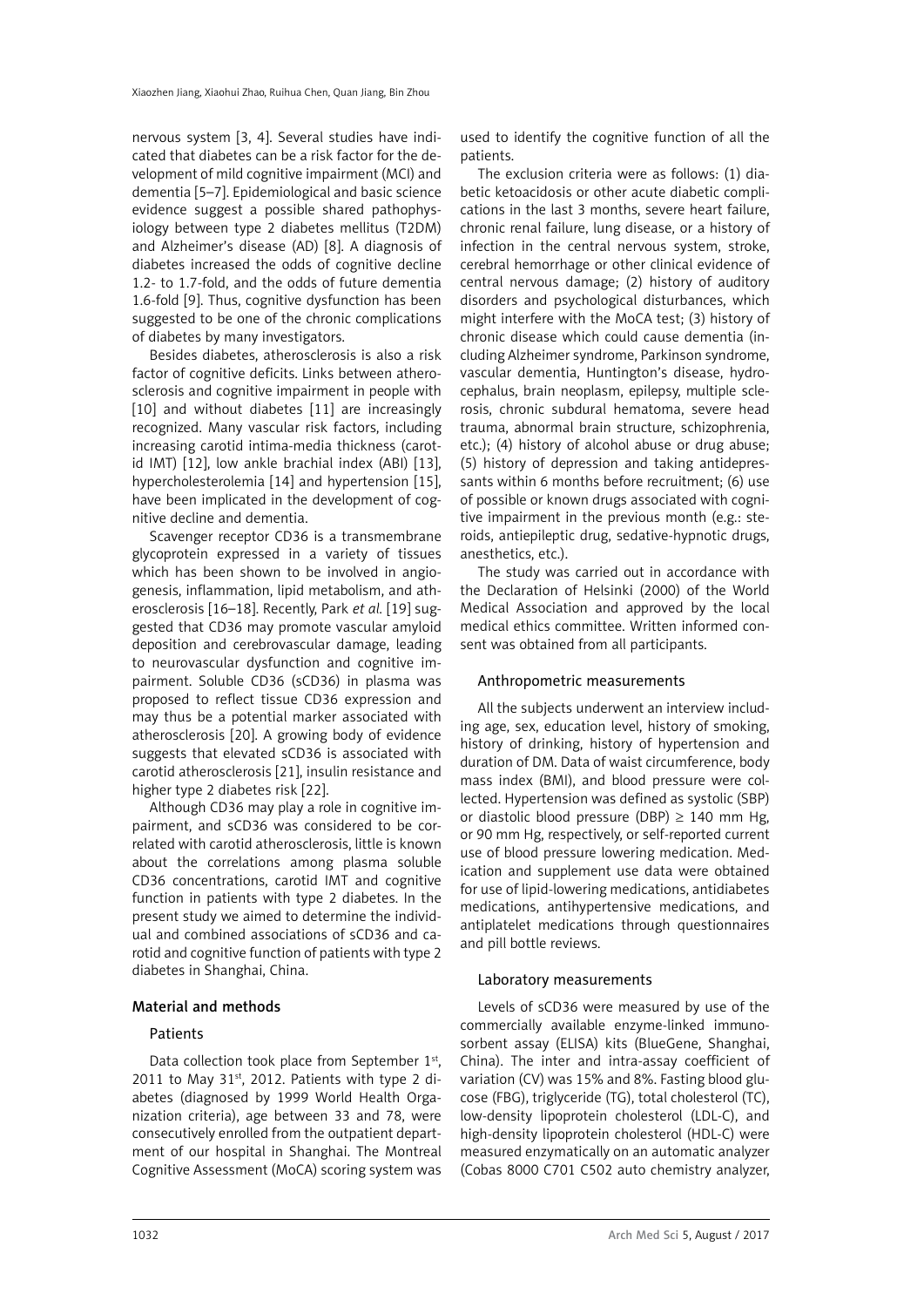Roche, USA). Glycosylated hemoglobin (HbA<sub>1c</sub>) was quantified from resolved erythrocytes with high performance liquid chromatography (HLC-723G7 analyzer, TOSOH kabushiki kaisha, Japan).

## Ultrasonography of carotid arteries

Color Doppler ultrasound (Sequoia scanner, SIEMENS, Germany) was used to image the right and left common carotid arteries (CCA). By using an automated edge detection system, IMT was measured between the lumen intima and media-adventitia interfaces of the far wall of the CCA (the 1 cm segment proximal to the bifurcation). The mean IMT of this 1 cm segment was measured and the mean of measurements on both sides was used as the carotid IMT.

## Statistical analysis

All continuous data were tested for normality using the Kolmogorov-Smirnov (KS) test. Because of skewness and kurtosis of the distributions, serum triglyceride and plasma sCD36 concentrations were logarithmically transformed for statistical analyses and then back-transformed to their natural units for presentation in text and tables. One-way ANOVA and Tukey's post hoc analysis were used to analyze the difference of clinical characteristics by quartiles (Q1–Q4) of carotid IMT and sCD36. The  $\chi^2$  test was used for comparison of categorical variables. Univariate analysis was performed using Pearson correlation analysis or Spearman rank correlation. The factors influencing sCD36, carotid IMT and MoCA score were analyzed using partial correlation analyses. These analyses were performed using the Statistical Package for the Social Sciences (SPSS Version 19.0, IBM). Results are expressed as mean ± SD or median (25–75%). A *p*-value of less than 0.05 was considered to be significant.

## Results

The demographic, anthropometric, and clinical characteristics of the study population are presented in Table I. On average, the 357 adults included in this analysis were aged 57.1 ±9.31 (range: 33–78) years, 35% were men, and the mean body mass index was  $25.31 \pm 3.28$  kg/m<sup>2</sup>. Mean duration of diabetes were 6.03 ±3.56 years. Mean education duration was 8.18 ±3.06 years. One hundred and eighty-seven (52.4%) patients had a history of hypertension. Current smokers numbered 60 (16.8%) and habitual alcohol drinkers 36 (10.1%). The mean MoCA score was 23.10 ±3.30.

Table II presents the demographic, anthropometric, and clinical predictors of carotid IMT. Patients with the highest IMT were older, had less

education, longer duration of diabetes, had higher proportion of hypertension, waist circumference, SBP, DBP, TC, TG, HDL-C, LDL-C, sCD36, and lower MoCA scores (ANOVA,  $p_{\text{trend}}$  < 0.05) (Figure 1).

Table III presents the demographic, anthropometric, and clinical predictors of plasma sCD36. Patients with the highest sCD36 had higher FBG, LDL-C and carotid IMT (ANOVA,  $p_{trend}$  < 0.05) (Figure 2).

Univariate analysis revealed significant correlations between plasma sCD36 and age, sex, edu-

Table I. Descriptive characteristics of the 357 patients with type 2 diabetes

| Characteristic                          | Value            |  |  |  |
|-----------------------------------------|------------------|--|--|--|
| Age, mean ± SD [years]                  | 57.17 ±9.31      |  |  |  |
| Men, n (%)                              | 125 (35.0)       |  |  |  |
| Education, mean $\pm$ SD [years]        | $8.18 \pm 3.06$  |  |  |  |
| Duration of DM, mean ± SD [years]       | $6.03 + 3.56$    |  |  |  |
| BMI, mean $\pm$ SD [kg/m <sup>2</sup> ] | 25.31 ±3.28      |  |  |  |
| Waist circumference, mean $\pm$ SD [cm] | 85.73 ±9.12      |  |  |  |
| Habitual alcohol drinker, n (%)         | 36 (10.1)        |  |  |  |
| Current smoker, n (%)                   | 60 (16.8)        |  |  |  |
| Hypertension, n (%)                     | 187 (52.4)       |  |  |  |
| SBP, mean ± SD [mm Hg]                  | 132.22 ±16.55    |  |  |  |
| DBP, mean ± SD [mm Hg]                  | 83.37 ±9.30      |  |  |  |
| FBG, mean ± SD [mmol/l]                 | $9.76 \pm 2.66$  |  |  |  |
| HbA <sub>1c</sub> , mean $\pm$ SD (%)   | $7.93 + 1.10$    |  |  |  |
| TC, mean $\pm$ SD [mmol/l]              | $5.19 \pm 1.02$  |  |  |  |
| TG, median (25-75%) [mmol/l]            | 1.33 (0.93-1.96) |  |  |  |
| HDL-C, mean ±SD [mmol/l]                | $1.41 + 0.36$    |  |  |  |
| LDL-C, mean $\pm$ SD [ mmol/l]          | $2.97 + 0.78$    |  |  |  |
| MoCA score, mean ± SD                   | 23.10 ±3.30      |  |  |  |
| sCD36, median (25-75%) [ng/ml]          | 3.22 (2.48-3.96) |  |  |  |
| C-IMT, mean $\pm$ SD [mm]               | $0.83 + 0.18$    |  |  |  |
| Without medication therapy, $n$ (%)     | 41 (11.5)        |  |  |  |
| Use of insulin, n (%)                   | 129 (36.1)       |  |  |  |
| Oral antidiabetic medications, n (%)    | 276 (77.3)       |  |  |  |
| Antihypertensive medications, $n$ (%)   | 93 (26.1)        |  |  |  |
| Antiplatelet medications, n (%)         | 17 (4.8)         |  |  |  |
| Lipid-lowering medications, $n$ (%)     | 43 (12.0)        |  |  |  |
|                                         |                  |  |  |  |

*BMI – body mass index, SBP – systolic blood pressure, DBP – diastolic blood pressure, FBG – fasting blood glucose, HbA<sub>1c</sub> – glycosylated hemoglobin, TC – total cholesterol, TG – triglycerides, HDL-C – highdensity cholesterol, LDL-C – low-density cholesterol, sCD36 – soluble CD36, C-IMT – common carotid IMT.*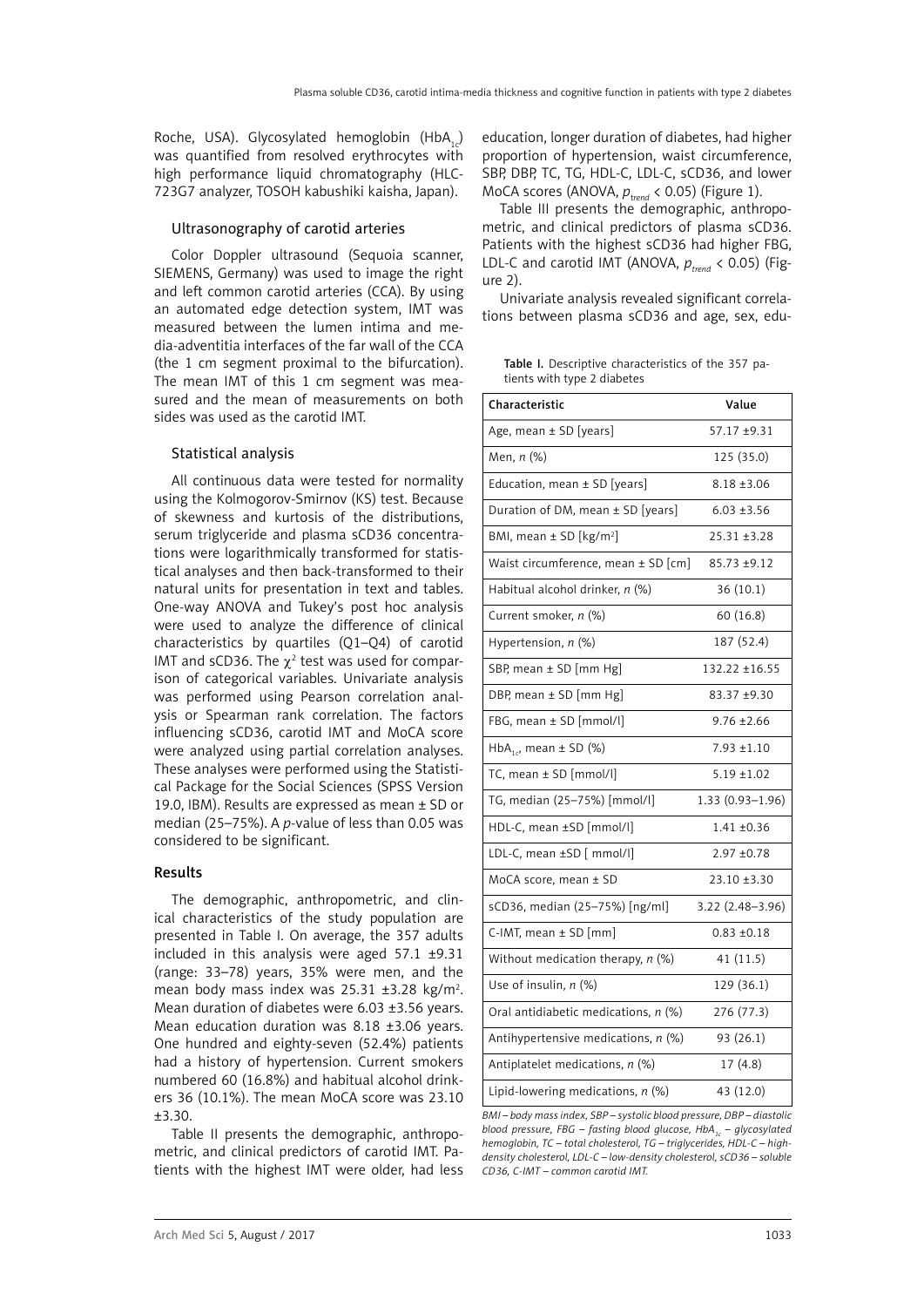## Table II. Characteristics of participants according to quartiles of carotid IMT

| Parameter                                      | $IMT$ [mm]                                                                            |                                                                     |                                                 |                                     |         | $\boldsymbol{P}_{trend}$ |
|------------------------------------------------|---------------------------------------------------------------------------------------|---------------------------------------------------------------------|-------------------------------------------------|-------------------------------------|---------|--------------------------|
|                                                | Q1<br>$(0.45 - 0.69)$<br>$(n = 91)$                                                   | Q <sub>2</sub><br>$(0.70 - 0.82)$<br>$(n = 89)$                     | Q <sub>3</sub><br>$(0.83 - 0.98)$<br>$(n = 87)$ | 04<br>$(0.99 - 1.25)$<br>$(n = 90)$ |         |                          |
| Age, mean ±SD [years]                          | 49.68 ±6.86                                                                           | 56.76 ±8.20 <sup>a</sup><br>59.63 ±8.11bc                           |                                                 | $62.77 + 8.62$ abc                  | 126.08  | < 0.001                  |
| Men, n (%)                                     | 26(28.6)                                                                              | 27(30.3)                                                            | 34 (39.1)                                       | 38 (42.2)                           | 5.203   | 0.158                    |
| Education, mean ± SD [years]                   | $9.26 \pm 2.21$                                                                       | $6.98 \pm 3.11^{ab}$<br>$8.67 \pm 3.31$<br>7.77 ±3.05 <sup>ab</sup> |                                                 | 31.753                              | < 0.001 |                          |
| Duration of DM, mean ± SD<br>[years]           | $5.44 \pm 3.10$<br>$6.14 \pm 3.60$<br>$5.93 \pm 3.80$<br>$6.60 \pm 3.65$ <sup>a</sup> |                                                                     |                                                 | 3.874                               | 0.050   |                          |
| BMI, mean $\pm$ SD [kg/m <sup>2</sup> ]        | 24.20 ±3.07                                                                           | 24.93 ± 2.95                                                        | $25.96 \pm 3.45$ <sup>ab</sup>                  | 26.19 ±3.27 <sup>ab</sup>           | 21.797  | < 0.001                  |
| Waist circumference,<br>mean $\pm$ SD [cm]     | 81.12 ±8.94<br>$85.41 \pm 8.78$ <sup>a</sup><br>87.40 ±8.55 <sup>a</sup>              |                                                                     | 89.08 ±8.29 <sup>ab</sup>                       | 40.347                              | < 0.001 |                          |
| Habitual alcohol drinker, n (%)                | 10(11.0)                                                                              | 10(11.2)                                                            | 8(9.3)                                          | 8(9.0)                              | 0.385   | 0.943                    |
| Current smoker, n (%)                          | 12(13.2)                                                                              | 13(21.7)<br>18 (20.2)<br>17(19.1)                                   |                                                 | 0.953                               | 0.329   |                          |
| Hypertension, $n$ (%)                          | 22(24.2)                                                                              | 47 $(52.8)^a$                                                       | 55 $(63.2)^a$                                   | 63 (70.0) <sup>ab</sup>             | 44.327  | < 0.001                  |
| SBP, mean ±SD [mm Hg]                          | 125.88<br>±16.44                                                                      | 131.91<br>±15.93 <sup>a</sup>                                       | 134.43<br>±15.41 <sup>a</sup>                   | 136.81<br>±16.58 <sup>ab</sup>      | 21.70   | < 0.001                  |
| DBP, mean ± SD [mm Hg]                         | 80.82 ±9.70                                                                           | 83.54 ±8.99 <sup>a</sup>                                            | 84.76 ±9.24 <sup>a</sup>                        | 84.44 ±8.88 <sup>a</sup>            | 7.765   | 0.006                    |
| FBG, mean ± SD [mmol/l]                        | $9.39 \pm 2.47$                                                                       | $9.61 \pm 2.55$                                                     | $10.16 \pm 2.66$                                | $9.90 \pm 2.94$                     | 2.737   | 0.099                    |
| HbA <sub>1c</sub> , mean $\pm$ SD (%)          | $7.74 \pm 1.00$                                                                       | $7.93 \pm 1.18$                                                     | $8.08 \pm 1.15^a$                               | $7.96 \pm 1.07$                     | 2.357   | 0.126                    |
| TC, mean $\pm$ SD [mmol/l]                     | $4.85 \pm 1.03$                                                                       | $5.23 \pm 1.00^a$                                                   | 5.27 ±0.98 <sup>a</sup>                         | $5.37 \pm 1.00^a$                   | 10.759  | 0.001                    |
| TG, median (25-75%)<br>$[mmol/l]$ <sup>†</sup> | 1.08<br>$(0.85 - 1.50)$                                                               | 1.31<br>$(0.93 - 2.13)^a$                                           | 1.51<br>$(0.97 - 2.05)$                         | 1.67<br>$(0.99 - 2.14)^a$           | 14.306  | < 0.001                  |
| HDL-C, mean $\pm$ SD [mmol/l]                  | $1.35 \pm 0.35$                                                                       | $1.39 \pm 0.37$                                                     | $1.41 \pm 0.38$                                 | $1.48 \pm 0.36^a$                   | 5.642   | 0.018                    |
| LDL-C, mean ± SD [mmol/l]                      | $2.77 \pm 0.83$                                                                       | $2.95 \pm 0.81$                                                     | $3.10 \pm 0.71$ <sup>a</sup>                    | $3.10 \pm 0.73$ <sup>a</sup>        | 9.005   | 0.003                    |
| MoCA score, mean ± SD                          | 24.86 ±2.41                                                                           | $23.61 \pm 3.39^a$                                                  | $22.69 \pm 3.25^{ab}$                           | 21.23 ±3.07abc                      | 68.208  | < 0.001                  |
| sCD36 [ng/ml] <sup>†</sup>                     | 2.84<br>$(2.23 - 3.40)$                                                               | 3.38<br>$(2.58 - 4.18)^a$                                           | 3.34<br>$(2.51 - 4.33)^a$                       | 3.34<br>$(2.63 - 4.77)^a$           | 30.299  | < 0.001                  |

*a Compared to Q1, p < 0.05, b compared to Q2, p < 0.05, c compared to Q3, p < 0.05. † TG and sCD36 had a skew distribution and were log transformed for statistical analyses, then back-transformed to their natural units for presentation and expressed as median (25–75%).*



Figure 1. sCD36 (A) and MoCA score (B) across quartiles (Q1-Q4) of carotid IMT *a Compared to Q1, p < 0.05, b compared to Q2, p < 0.05, c compared to Q3, p < 0.05.*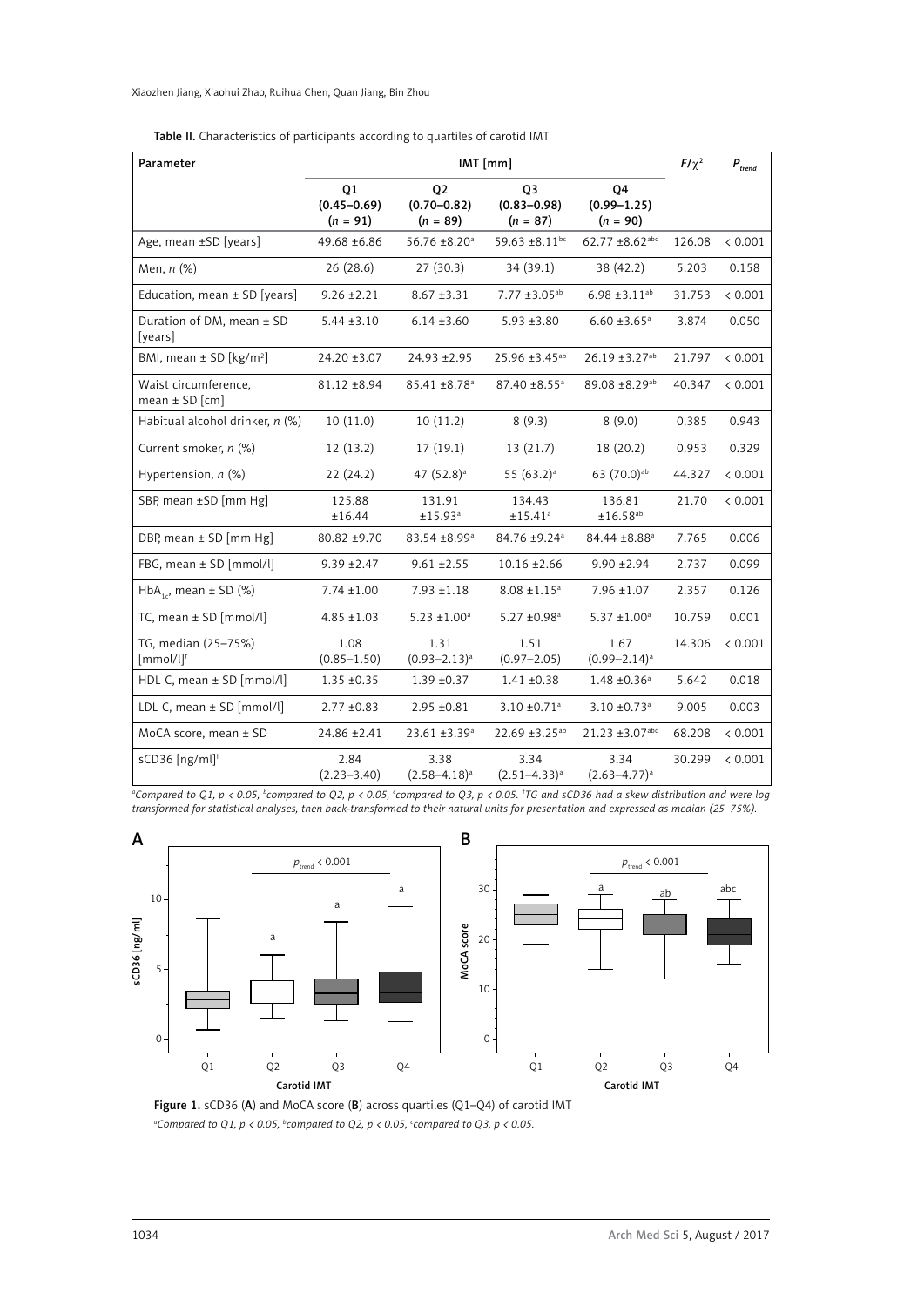|  | Table III. Characteristics of participants according to quartiles of plasma sCD36 |
|--|-----------------------------------------------------------------------------------|
|--|-----------------------------------------------------------------------------------|

| Parameter                                  | sCD36 [ng/ml]                                                                      |                                       |                                                   |                                                                     |         | $\textit{P}_{\rm trend}$ |
|--------------------------------------------|------------------------------------------------------------------------------------|---------------------------------------|---------------------------------------------------|---------------------------------------------------------------------|---------|--------------------------|
|                                            | 01<br>$(0.723 - 2.379)$<br>$(n = 89)$                                              | 02<br>$(2.386 - 3.036)$<br>$(n = 89)$ | O <sub>3</sub><br>$(3.052 - 3.751)$<br>$(n = 89)$ | 04<br>$(3.752 - 11.196)$<br>$(n = 90)$                              |         |                          |
| Age, mean $\pm$ SD [years]                 | 55.62 ±9.47                                                                        | 58.90 ±10.13                          | $56.27 + 9.22$                                    | 58.69 ±8.14 <sup>a</sup>                                            | 2.846   | 0.092                    |
| Men, n (%)                                 | 27(30.3)                                                                           | 29(32.6)                              | 29(32.6)                                          | 40 $(44.4)^a$                                                       | 4.835   | 0.184                    |
| Education, mean $\pm$ SD [years]           | $8.75 + 3.32$                                                                      | $7.76 \pm 3.30^a$                     | $8.30 \pm 2.59$                                   | $7.89 \pm 2.92$                                                     | 2.027   | 0.155                    |
| Duration of DM, mean ± SD<br>[years]       | $6.29 \pm 3.12$                                                                    | $6.25 + 3.80$                         | 5.19 ±2.89ab                                      | $6.37 \pm 4.17$ <sup>c</sup>                                        | 0.241   | 0.624                    |
| BMI, mean $\pm$ SD [kg/m <sup>2</sup> ]    | $25.01 \pm 3.23$                                                                   | $25.40 \pm 3.10$                      | 25.48 ±3.57                                       | $25.35 \pm 3.22$                                                    | 0.280   | 0.756                    |
| Waist circumference,<br>$mean \pm SD$ [cm] | 85.13 ±9.39                                                                        | $85.47 \pm 8.35$                      | 86.08 ±9.83                                       | $86.23 \pm 8.95$                                                    | 0.020   | 0.980                    |
| Habitual alcohol drinker, n (%)            | 10(11.2)<br>6(6.8)<br>10(11.2)                                                     |                                       |                                                   | 10(11.2)                                                            | 1.418   | 0.701                    |
| Current smoker, n (%)                      | 15(16.9)                                                                           | 11(12.5)                              | 14(15.7)                                          | 20(22.5)                                                            | 3.267   | 0.352                    |
| Hypertension, $n$ (%)                      | 43 (48.3)                                                                          | 52 (58.4)                             | 42 (47.2)                                         | 50 (55.6)                                                           | 3.219   | 0.359                    |
| SBP, mean ± SD [mm Hg]                     | 131.85 ±16.31                                                                      |                                       |                                                   | 133.93 ±16.05 128.93 ±16.30 <sup>b</sup> 134.14 ±17.25 <sup>c</sup> | 0.058   | 0.810                    |
| DBP, mean ± SD [mm Hg]                     | 83.76 ±9.75                                                                        | 83.20 ±9.27<br>$82.87 + 8.95$         |                                                   | 83.66 ±9.35                                                         | 0.023   | 0.881                    |
| FBG, mean ± SD [mmol/l]                    | $9.50 \pm 2.37$<br>$9.46 \pm 2.39$<br>$9.77 \pm 2.82$<br>10.31 ±2.98 <sup>ab</sup> |                                       | 4.765                                             | 0.030                                                               |         |                          |
| HbA <sub>1c</sub> , mean $\pm$ SD (%)      | $7.87 \pm 1.06$                                                                    | $7.84 \pm 1.04$                       | $7.99 \pm 1.28$                                   | $8.00 \pm 1.27$                                                     | 0.999   | 0.318                    |
| TC, mean ± SD [mmol/l]                     | $5.14 \pm 0.98$                                                                    | $5.03 \pm 1.15$                       | $5.31 + 0.86$                                     | $5.26 \pm 1.07$                                                     | 1.713   | 0.191                    |
| TG, median (25-75%)<br>[mmol/l]            | 1.22<br>$(0.90 - 1.90)$                                                            | 1.26<br>$(0.93 - 1.85)$               | 1.28<br>$(0.94 - 2.06)$                           | 1.53<br>$(0.94 - 2.08)$                                             | 3.698   | 0.055                    |
| HDL-C, mean ± SD [mmol/l]                  | $1.39 + 0.37$                                                                      | $1.42 \pm 0.40$                       | $1.48 + 0.33$                                     | $1.41 \pm 0.36$                                                     | 0.324   | 0.570                    |
| LDL-C, mean ± SD [mmol/l]                  | $2.86 \pm 0.74$                                                                    | $2.89 + 0.78$                         | $3.01 + 0.75$                                     | 3.12 $\pm$ 0.83 <sup>ab</sup>                                       | 6.193   | 0.013                    |
| MoCA score, mean ± SD                      | $22.89 \pm 3.61$                                                                   | 23.25 ±3.04                           | 23.47 ±3.01                                       | 22.81 ±3.51                                                         | < 0.001 | 0.998                    |
| IMT, mean $\pm$ SD [mm]                    | $0.80 + 0.19$                                                                      | $0.81 + 0.19$                         | $0.81 + 0.18$                                     | $0.90 \pm 0.16$ abc                                                 | 13.110  | < 0.001                  |

*a Compared to Q1, p < 0.05, b compared to Q2, p < 0.05, c compared to Q3, p < 0.05.*

cation, FBG, TG, LDL-C, and carotid IMT(*r* = 0.266,  $p \le 0.001$ ) (Figure 3 A). Correlations of LDL-C and carotid IMT with sCD36 still remained after adjustment for age, gender, and education level (*r* = 0.202, *p* < 0.001). Carotid IMT was significantly associated with age, sex, education, duration of DM, history of hypertension, BMI, waist circumference, SBP, DBP, FBG, HbA<sub>1c</sub>, TC, TG, LDL-C, MoCA score (*r* = –0.444, *p* < 0.001) (Figure 3 B) and sCD36. Multivariate analysis showed that IMT was associated with  $HbA_{1c}$ , TC, TG, LDL-C, MoCA scores (*r* = 0.284, *p* < 0.001) and sCD36 (*r* = 0.200, *p* < 0.001) after adjustment for age, gender, education level, duration of DM and history of hypertension. Results of univariate analysis showed that MoCA score was significantly correlated with age, sex, education, duration of DM, history of hypertension, BMI, waist circumference, SBP, DBP, FBG,  $HbA_{1c}$ , LDL-C and carotid IMT. However, it was only correlated with DBP and carotid IMT after adjustment for age, gender, education level, duration of DM and history of hypertension (Table IV). No correlation between sCD36 and MoCA scores was observed in this study (*r* = –0.038, *p* = 0.470) (Figure 3 C).

#### Discussion

In this cross-sectional study, we found that soluble CD36 concentrations were associated with carotid IMT, which has a strong association with subclinical and/or silent atherosclerosis [23], and also is a strong predictor of CVD [24]. Furthermore, IMT was inversely correlated with cognitive function in diabetic patients, which was in accordance with the results of previous research [25, 26]. However, we did not find any relationship between sCD36 and MoCA scores, indicating that concentrations of soluble sCD36 may have no correlation with cognitive function of patients with type 2 diabetes.

Previous studies have demonstrated an association between high CD36 expression and atherosclerosis risk [27], and it may become a useful tool in cardiovascular disease risk stratification [28].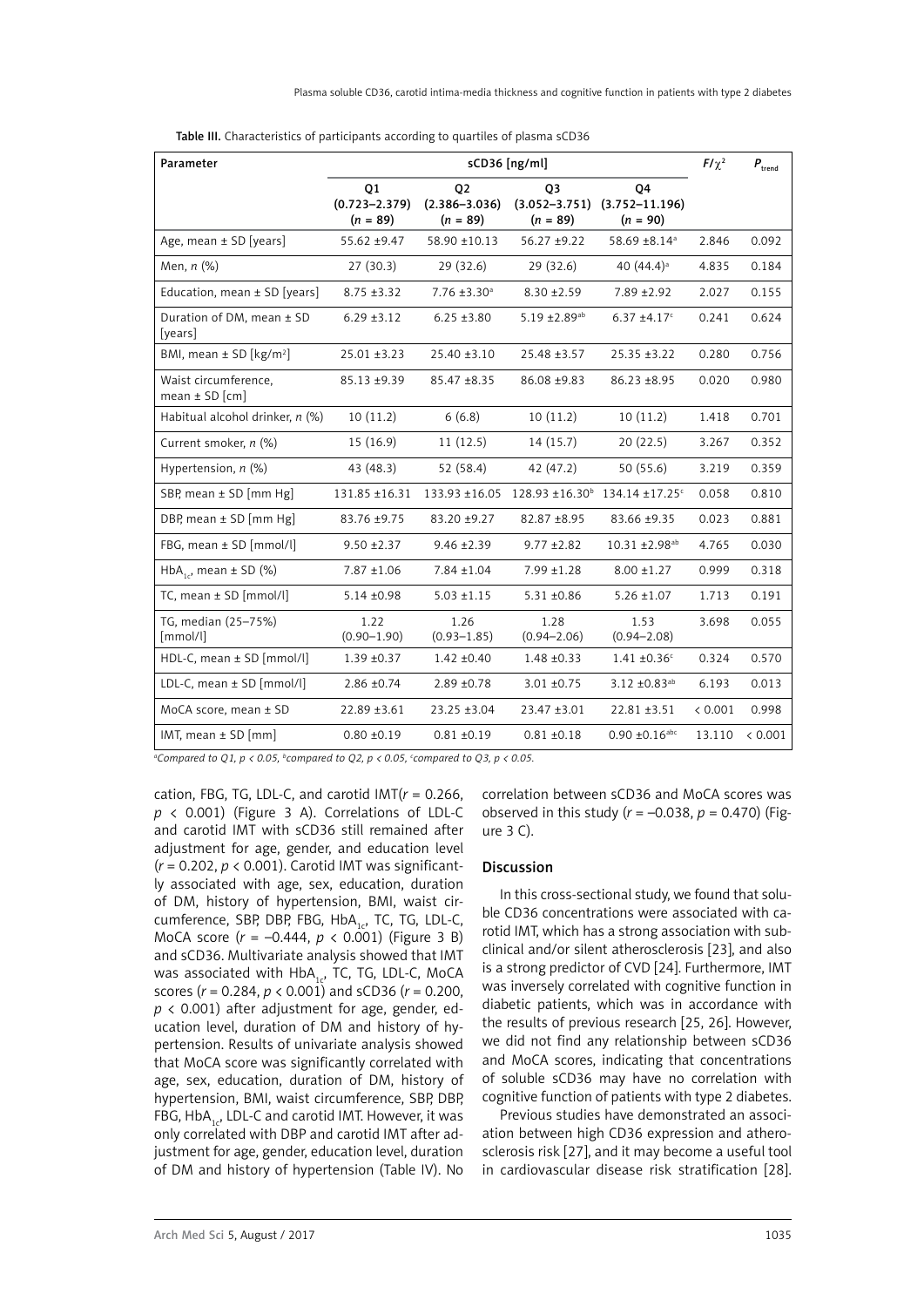Xiaozhen Jiang, Xiaohui Zhao, Ruihua Chen, Quan Jiang, Bin Zhou



Figure 2. FBG (A), LDL-C (B), carotid IMT (C) and MoCA score (D) across quartiles (Q1–Q4) of sCD36 *a Compared to Q1, p < 0.05; b compared to Q2, p < 0.05, c compared to Q3, p < 0.05.*



 $log_{10}(sCD36)$  (A), carotid IMT and MoCA score (B), and  $log_{10}(sCD36)$  panel and MoCA score (C)

 $log_{10}(sCD36)$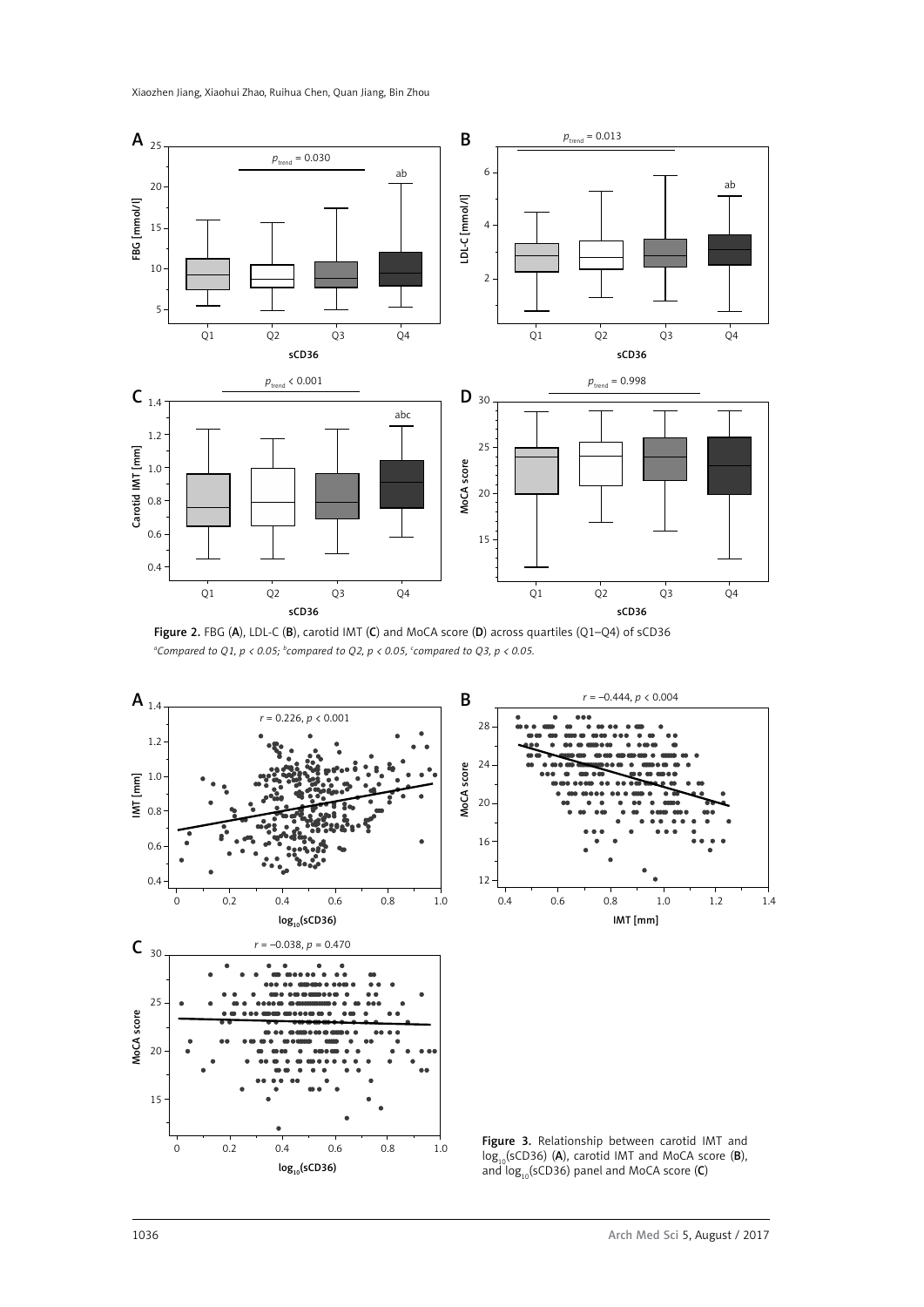| Parameter                                |                        | sCD36 <sup>a</sup>                    | Carotid IMT            |                           | MoCA score             |                                       |
|------------------------------------------|------------------------|---------------------------------------|------------------------|---------------------------|------------------------|---------------------------------------|
|                                          | Univariate<br>analysis | Multivariate<br>analysis <sup>§</sup> | Univariate<br>analysis | Multivariate<br>analysis* | Univariate<br>analysis | Multivariate<br>analysis <sup>*</sup> |
| Age                                      | $0.129*$               | $\prime$                              | $0.516**$              | $\prime$                  | $-0.381**$             | $\sqrt{2}$                            |
| Gender <sup>#</sup>                      | $-0.105*$              | $\sqrt{ }$                            | $-0.125*$              | $\sqrt{ }$                | $-0.054$               | $\sqrt{2}$                            |
| Education                                | $-0.133*$              | $\sqrt{ }$                            | $-0.280**$             | $\sqrt{ }$                | $0.275**$              | $\sqrt{2}$                            |
| Duration of DM                           | 0.061                  | 0.054                                 | $0.129*$               | $\prime$                  | $-0.138**$             | $\sqrt{2}$                            |
| <b>BMI</b>                               | 0.061                  | 0.008                                 | $0.249**$              | 0.071                     | $-0.155**$             | $-0.007$                              |
| Waist circumference                      | 0.079                  | $-0.015$                              | $0.344**$              | $0.109*$                  | $-0.207**$             | $-0.036$                              |
| Habitual alcohol<br>drinker <sup>#</sup> | 0.014                  | $-0.039$                              | $-0.029$               | $-0.050$                  | 0.057                  | 0.006                                 |
| Current smoker <sup>#</sup>              | 0.078                  | 0.028                                 | 0.052                  | $-0.035$                  | 0.051                  | 0.027                                 |
| Hypertension <sup>#</sup>                | 0.027                  | 0.036                                 | $0.334**$              | $\sqrt{2}$                | $-0.233**$             | $\prime$                              |
| SBP                                      | 0.045                  | $-0.005$                              | $0.258**$              | 0.024                     | $-0.195**$             | $-0.048$                              |
| <b>DBP</b>                               | 0.027                  | 0.006                                 | $0.160**$              | 0.089                     | $-0.138**$             | $-0.109*$                             |
| FBG                                      | $0.138**$              | 0.099                                 | $0.141**$              | 0.100                     | $-0.112*$              | $-0.056$                              |
| $\mathsf{HbA}_{_{1\mathfrak{c}}}$        | 0.037                  | 0.005                                 | $0.124*$               | $0.105*$                  | $-0.123*$              | $-0.102$                              |
| <b>TC</b>                                | 0.099                  | 0.093                                 | $0.197*$               | $0.129*$                  | $-0.087$               | 0.011                                 |
| TG <sup>a</sup>                          | $0.108*$               | 0.093                                 | $0.201**$              | $0.122*$                  | $-0.047$               | 0.009                                 |
| HDL-C                                    | $-0.007$               | $-0.034$                              | $0.108*$               | 0.005                     | $-0.048$               | 0.074                                 |
| LDL-C                                    | $0.160**$              | $0.154**$                             | $0.177**$              | $0.108*$                  | $-0.119*$              | $-0.027$                              |
| MoCA score                               | $-0.038$               | 0.049                                 | $-0.444**$             | $-0.284**$                | $\sqrt{2}$             | $\sqrt{ }$                            |
| sCD36ª                                   | $\sqrt{ }$             | $\sqrt{ }$                            | $0.266**$              | $0.200**$                 | $-0.038$               | 0.033                                 |
| Carotid IMT                              | $0.266**$              | $0.202**$                             | $\prime$               | /                         | $-0.444*$              | $-0.284**$                            |

Table IV. Univariate and multivariate analyses of the relationships among sCD36, carotid IMT, MoCA score and other clinical characteristics

*§ After adjustment for age, gender, and education level,* ♦*after adjustment for age, gender, education level, duration of DM, and hypertension, a p-values based on statistical analyses of log–normalized values. \*P < 0.05, \*\*p < 0.01; ‡ Spearman rank correlation.*

Handberg *et al.* [20] identified the existence and availability of soluble CD36 in plasma for further research discovery in 2008. Recently, they suggested that both too much and too little sCD36 may be associated with an increased atherosclerosis risk in clinically healthy people [29]. Previous studies have indicated that carotid IMT is a risk marker of micro- and macrovascular complications in diabetic patients [30, 31]. Our findings of significant correlations between sCD36 and carotid IMT in type 2 diabetic patients are partly in agreement with the results of Handberg *et al.* [29] in a nondiabetic population. However, unlike the J-shape relationship between sCD36 and carotid IMT in the research of Handberg *et al.*, the results of our study show lower levels of sCD36 in the lowest quartile of IMT (Q1) than upper ones (Q2–Q4) (Figure 1 A), and higher IMT in the highest quartile of sCD36 (Q4) than lower ones (Q1–Q3) (Figure 2 C). These findings suggest that plasma sCD36 may be elevated at the early stage of atherosclerosis, but may not sensitively predict the progression of increased IMT in the diabetic population.

Biological markers are becoming important in early diagnosis of cognitive impairment. Brain-derived neurotrophic factor (BDNF) has been shown to protect neurons from damage caused by infection or injury [32]. A study of Zhen *et al.* indicated that decreased BDNF [33] could be associated with cognitive deficits in patients with type 2 diabetes. Qin *et al.* determined that the absence of CD36 could rescue the angiogenesis deficit in mice with the BDNF SNP [34]. Park *et al.* [19] found that Tg2576 mice lacking CD36 have a selective reduction in amyloid-β 40 (Aβ1-40) and cerebral amyloid angiopathy (CAA), which contribute to the occurrence of AD, indicating that CD36 may lead to cognitive deficits in rodents. Another study [35] reported that compared with wild-type brains, CD36 knock-out mouse brains showed less accu-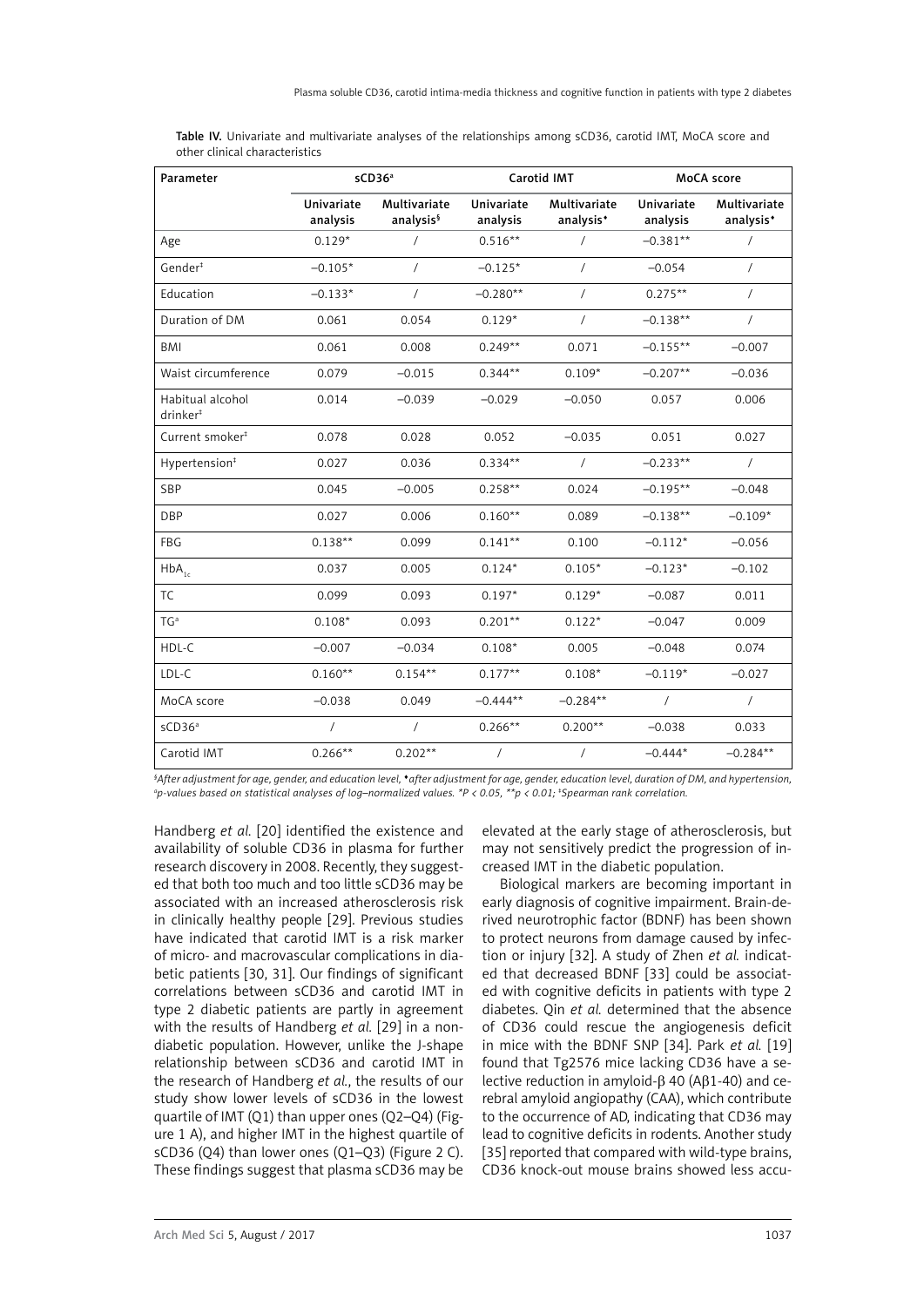mulation of microglia, which is associated with Aβ deposition. Additionally, the study of Stewart *et al.* [36] showed that amyloid-beta triggers inflammatory signaling through a heterodimer of toll-like receptors 4 and 6 regulated by signals from CD36. These results suggest that CD36 may play a key role in the proinflammatory events associated with AD and cognitive impairment. However, it remains unknown whether increased expression of CD36 and its plasma marker sCD36 can be a risk marker of cognitive deficits in patients with diabetes. On the other hand, Giunta *et al.* [37] reported decreased leukocyte expression of CD36 in patients with Alzheimer's disease and mild cognitive impairment. Also, Wang *et al.* [38] found that AD-like pathogenesis increased oxidative stress, exacerbated inflammation, and was associated with a marked reduction in CD36 expression, and intranasal therapy with a lentiviral vector encoding human nuclear factor erythroid-2-related factor 2 (Nrf2) can diminish Aβ deposition and improve spatial memory defects by directly increasing CD36 expression. Additionally, Yamanaka *et al.* [39] reported that activation of PPARγ, which is mediated by upregulation of CD36 expression, may result in improved microglial Aβ phagocytosis. It seems that CD36 may have a dual-directional regulation effect on the central nervous system. The expression of CD36 may not reflect the cognitive function or predict risks of cognitive impairment in diabetic patients. Future longitudinal studies investigating the interrelationship among CD36, atherosclerosis and cognitive impairment in type 2 diabetes are warranted.

Our study is limited by its cross-sectional design, and residual confounding and reverse causation are potential concerns, as in any cross-sectional study. Moreover, all the findings corresponding to carotid IMT are not necessarily coronary atherosclerosis as well as cardiovascular events. Cohort studies are necessary to determine the association of sCD36 concentrations and future cardiovascular events in patients with type 2 diabetes. The sample size in our study was relatively small, so it remains a possibility that there is a real association between sCD36 and cognitive function among diabetic patients and that our study was underpowered to detect it. Additionally, a preselected highrisk population was chosen in this study, which may considerably bias the sensitivity and specificity of the tests.

In conclusion, our study shows that a higher level of plasma sCD36 is associated with carotid IMT in patients with type 2 diabetes, independent of age, gender, education level and duration of diabetes. Also, carotid IMT is inversely correlated with cognitive function in the same subjects. However, we failed to detect a significant association between sCD36 and MoCA scores, suggesting

that elevated sCD36 cannot be a risk marker of cognitive deficits in type 2 diabetic patients.

#### Acknowledgments

This work was supported by a joint research project (PKJ2014-Y29and HMSF-16-22-031, to CRH; PKJ2013-Y28 and PRxkq2013-01, to JXZ).

## Conflict of interest

The authors declare no conflict of interest.

#### References

- 1. Brun E, Nelson RG, Bennett PH, et al. Diabetes duration and cause-specific mortality in the Verona Diabetes Study. Diabetes Care 2000; 23: 1119-23.
- 2. Haffner SM, Lehto S, Rönnemaa T, Pyörälä K, Laakso M. Mortality from coronary heart disease in subjects with type 2 diabetes and in nondiabetic subjects with and without prior myocardial infarction. N Engl J Med 1998; 339: 229-34.
- 3. Papatheodorou K, Banach M, Edmonds M, Papanas N, Papazoglou D. Complications of diabetes. J Diabetes Res 2015; 2015: 189525.
- 4. Zhang X, Sun Z, Jiang H, Song X. Relationship between single nucleotide polymorphisms in the 3'-untranslated region of the vascular endothelial growth factor gene and susceptibility to diabetic peripheral neuropathy in China. Arch Med Sci 2014; 10: 1028-34.
- 5. Arvanitakis Z, Wilson RS, Bienias JL, Evans DA, Bennett DA. Diabetes mellitus and risk of Alzheimer disease and decline in cognitive function. Arch Neurol 2004; 61: 661-6.
- 6. Luchsinger JA, Reitz C, Patel B, Tang MX, Manly JJ, Mayeux R. Relation of diabetes to mild cognitive impairment. Arch Neurol 2007; 64: 570-5.
- 7. Mayeda ER, Haan MN, Kanaya AM, Yaffe K, Neuhaus J. Type 2 diabetes and 10-year risk of dementia and cognitive impairment among older Mexican Americans. Diabetes Care 2013; 36: 2600-6.
- 8. Akter K, Lanza EA, Martin SA, Myronyuk N, Rua M, Raffa RB. Diabetes mellitus and Alzheimer's disease: shared pathology and treatment? Br J Clin Pharmacol 2011; 71: 365-76.
- 9. Cukierman T, Gerstein HC, Williamson JD. Cognitive decline and dementia in diabetes – systematic overview of prospective observational studies. Diabetologia 2005; 48: 2460-9.
- 10. Chen R, Zhao X, Gu Z, et al. Serum levels of 25-hydroxyvitamin D are associated with cognitive impairment in type 2 diabetic adults. Endocrine 2014; 45: 319-24.
- 11. Reis JP, Launer LJ, Terry JG, et al. Subclinical atherosclerotic calcification and cognitive functioning in middle-aged adults: the CARDIA study. Atherosclerosis 2013; 231: 72-7.
- 12. Chen RH, Jiang XZ, Zhao XH, et al. Risk factors of mild cognitive impairment in middle aged patients with type 2 diabetes: a cross-section study. Ann Endocrinol 2012; 73: 208-12.
- 13. Sugawara N, Yasui-Furukori N, Umeda T, et al. Comparison of ankle-brachial pressure index and pulse wave velocity as markers of cognitive function in a community-dwelling population. BMC Psychiatry 2010; 10: 46.